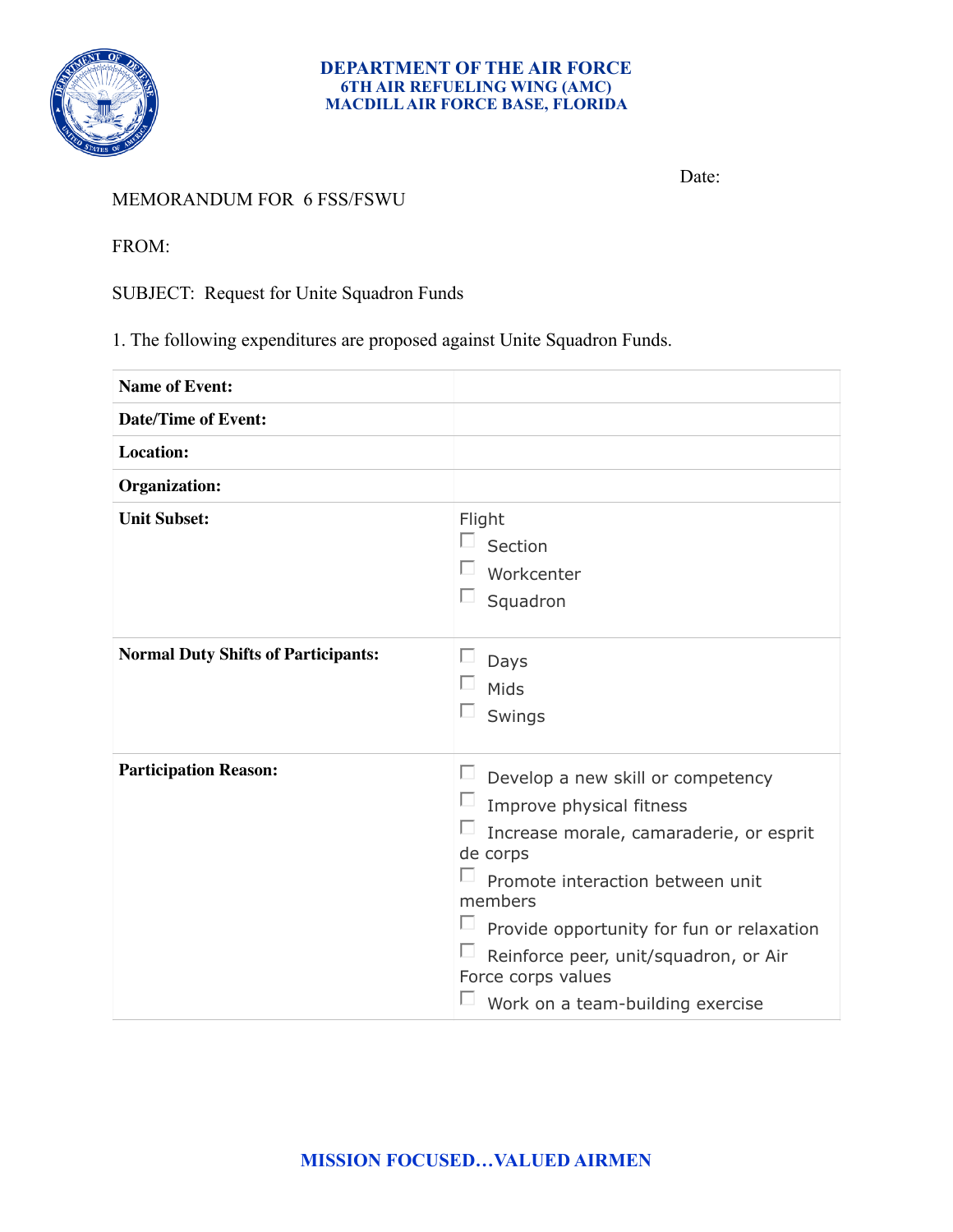| Name and rank:<br><b>POC Contact Information:</b><br>DSN#:<br>E-mail:                                                                                                           |  |
|---------------------------------------------------------------------------------------------------------------------------------------------------------------------------------|--|
| <b>Number of Unit Personnel Assigned/</b><br><b>Attached:</b>                                                                                                                   |  |
| Projected Attendance for this event:                                                                                                                                            |  |
| Total Amount Requested \$13.50 p/p (APF):                                                                                                                                       |  |
| Total Amount Requested \$5.00 p/p (NAF):                                                                                                                                        |  |
| <b>Overview of Event:</b><br>(Describe your cohesive event sequence)<br>Where:<br>What:<br>When:<br><b>How Long:</b><br>What is included in your event:<br>**Must be tax exempt |  |

2. Our priority remains the continued health and safety of our airmen and staff. We intend to practice good hygiene, social distancing and other individual measures recommended by the